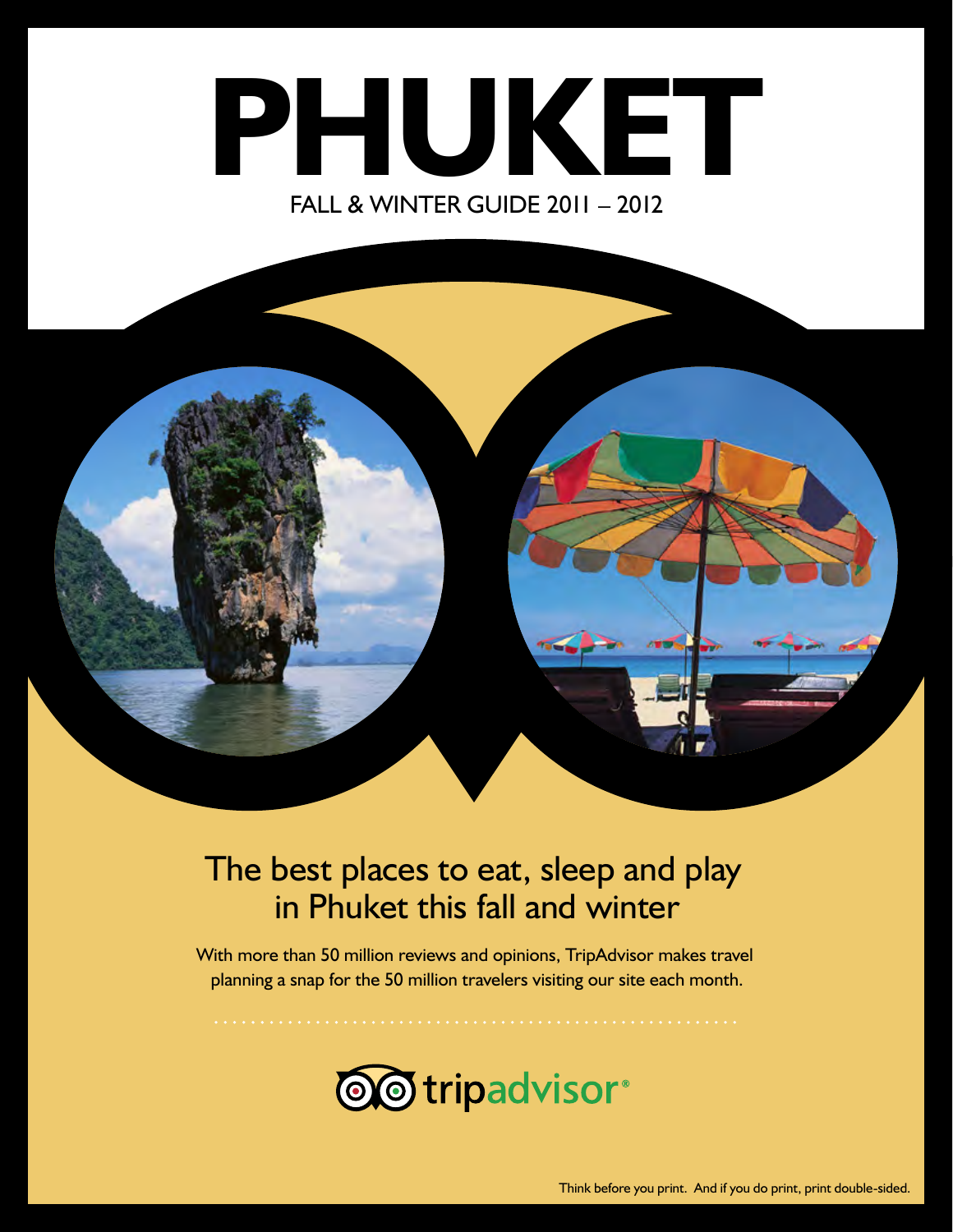# **INTRODUCTION**

TripAdvisor, the most trusted source for where to eat, sleep and play in thousands of destinations around the world, has collected the best insider tips from its 50 million monthly visitors to produce a unique series of travel guides. In addition to the best hotels, restaurants and attractions for every type of traveler, you'll get great advice about what to pack, how to get around and where to find the best views. Be sure to check out the guides at www.tripadvisor.com.

### **@@tripadvisor**®

You'll find reviews for more than 520,000 hotels, 125,000 vacation rentals, 155,000 attractions and 715,000 restaurants on TripAdvisor.com. Learn from other travelers what to expect before you make your plans.



### PACKING TIPS

- 1. "**Pack light** and leave lots of room in your bags to take touristy stuff back home."— TripAdvisor Member
- 2. "Pack your **sunscreen** and a **big floppy hat** and be prepared to work on your tan."—TripAdvisor Member, Ao Chalong
- 3. "Pack your most blatantly **outrageous swimming suit** and prepare for some serious beach lolling."—TripAdvisor Member
- 4. Some of the best views are underwater. Bring a "**waterproof/shockproof water camera**. They're great for taking shots anywhere you may get wet or the camera may be dropped."—TripAdvisor Member, Melbourne, Australia

### **Inside PHUKET**

Thailand is known as the "Land of 1,000 Smiles" because of the renowned friendliness of the Thai people. Visit Phuket, Thailand's largest island, and you might just have the "Vacation of 1,000 Smiles." This is a destination rich in distinctive beauty (from blue lagoons to orange-robed monks), adventure (from island hopping to sea canoeing) and delectable seafood (from raw lobster to grilled black sea crabs).

The name of the island is derived from the word for "hill," and Phuket has a plethora of forested hills, mountains and limestone cliffs to explore. But long beaches are its biggest draw. The beaches of the south coast are typically crowded, while the north is far more tranquil. All the major beaches offer instruction and equipment for diving, snorkeling, wind surfing and sailing. With tropical monsoon weather year-round, most beaches offer a perfect place to take a dip any time—except when the red flag is flying! You might as well start smiling now.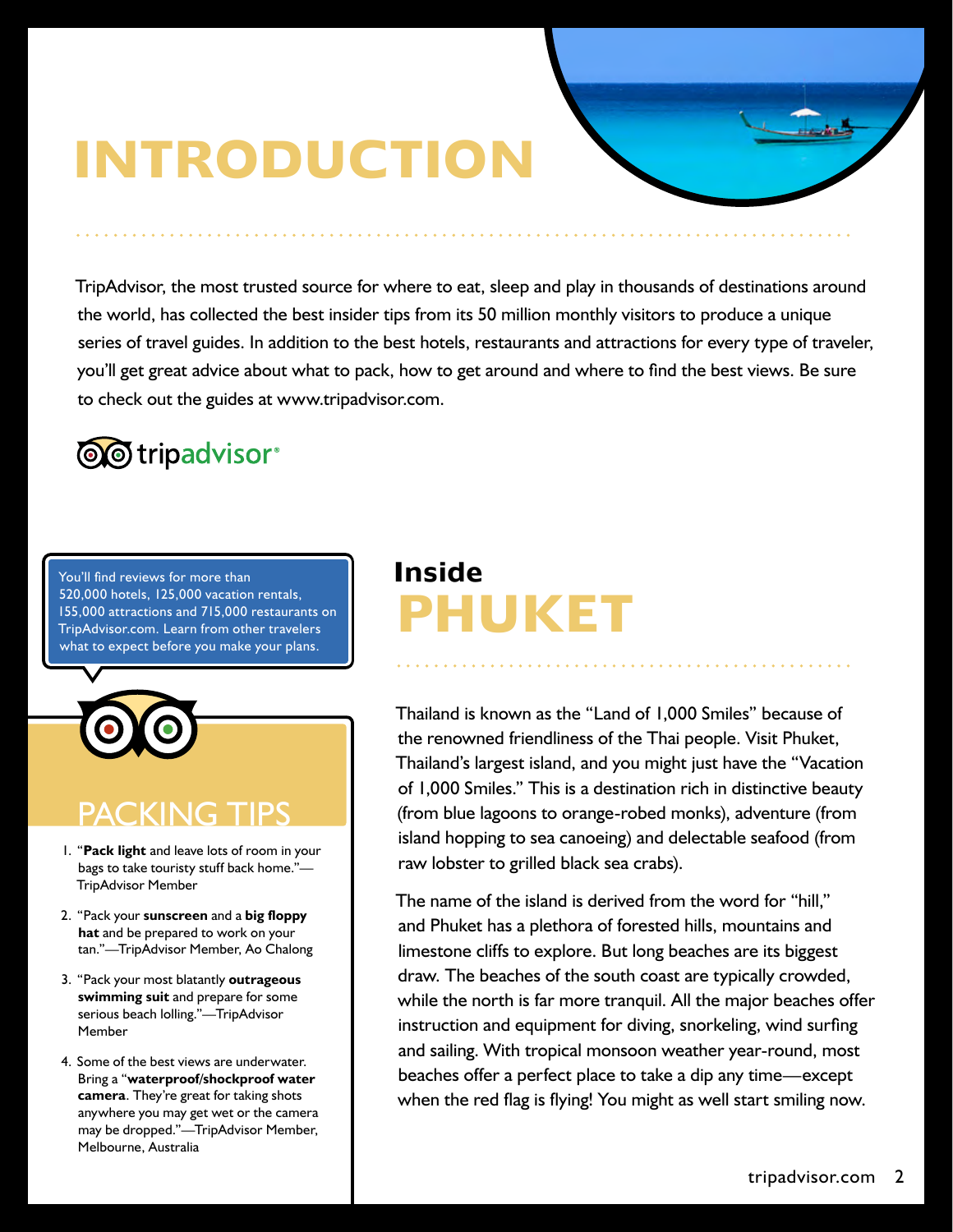



#### PHUKET'S BEST VIEWS

"**Phrompthep Cape**, the southernmost tip of Phuket, is a perfect place to see the sun setting on the Andaman Sea. This popular lookout point offers breathtaking views of several beaches."—TripAdvisor Member, Toronto, Ontario

**Phrompthep Cape**

"Going over the mountain from **Phuket Town to Patong Beach** is like a roller coaster with great views. A drive along the coast is bursting with spectacular scenery."—TripAdvisor Member, Australia

**Phuket Town to Patong Beach**

Try the view from underwater. "You can find plenty of **good dive sites** all around Phuket."—TripAdvisor Member

**"…like a roller coaster with great views"**



#### **TOP 10 Attractions**

- 1. Phuket Thai Cookery School, 39/4 Thepatan Road, Rasada, Muang Phuket, 76 252 354
- 2. The Lemongrass Spa, Soi Nanai 8, Patong, 815 379 099
- 3. Phuket Town, 36 212 213
- 4. Phrompthep Cape, Southernmost point of Phuket
- 5. Phang Nga Bay
- 6. Kata Beach, Kathu
- 7. Koh Racha Yai, Phuket
- 8. Wat Chalong, Bypass Road, off Vichit, Songkram Road, Chalong
- 9. Bangla Road, Phuket
- 10. Phi Phi Islands (Koh Phi Phi)

#### FAMILIES

"We had a wonderful time on our **Aloha Snuba**  adventure. My boys absolutely loved the entire outing. They provided everything, including lunch and snacks, and let us go at our own pace. The staff explained everything thoroughly and helped my kids adjust to the equipment. They made them feel really safe and relaxed."— TripAdvisor Member, Shanghai, China

**Aloha Snuba, 48/22 Moo 2, Tambon Rawai, Amphur Muang, Phuket, 81 917 6822**

"**Dino Mini Golf** has it all: food, drinks and fun. The food was good value, and the dinosaur-themed mini golf was one of a kind that all ages can play. We had a ball!"— TripAdvisor Member, Melbourne, Australia

**Dino Mini Golf, Marina Phuket Resort, Karon Beach, Phuket, 76 330 625**

"We found **Khai Island** very relaxing. It's a pretty island, with lovely, blue, calm seas that gave our children an excellent introduction to snorkeling, as well as the wonderful experience of fish eating out of our hands."—TripAdvisor Member, Adelaide

**Khai Island, Off the East Coast of Phuket**



#### ROMANCE

"At **Sukko Spa Resort**, it seemed like everything was done and organized to perfection. We were truly both delighted and satisfied with the wonderful and memorable spa."—TripAdvisor Member, Malaysia

**Sukko Cultural Spa & Wellness, 5/10 Moo 3 Chaofa Road, Muang, Phuket, 76 263 222**

"My husband and I enjoyed a gorgeous day aboard **Phuket Sail Tours**. The pirate caves were truly magnificent, and having our own chef aboard was a real treat. A beautiful and relaxing day."—TripAdvisor Member, Sydney, Australia

**Phuket Sail Tours, 20/8 Supamart, Ban Pakhlok, Thalang, Phuket, 87 897 0492** Take a starlight tour with **John Gray's Sea Canoe**. "It was so good to have the Hongs to ourselves. The visit to the Hong in the dark was terrific, especially as the bioluminescent (light-emitting) organisms in the water were very active."—TripAdvisor Member, Australia

**John Gray's Sea Canoe Ltd., 124 Soi 1 Yaowaraj Road, Taladyai, Muang Phuket, 076 254 5056**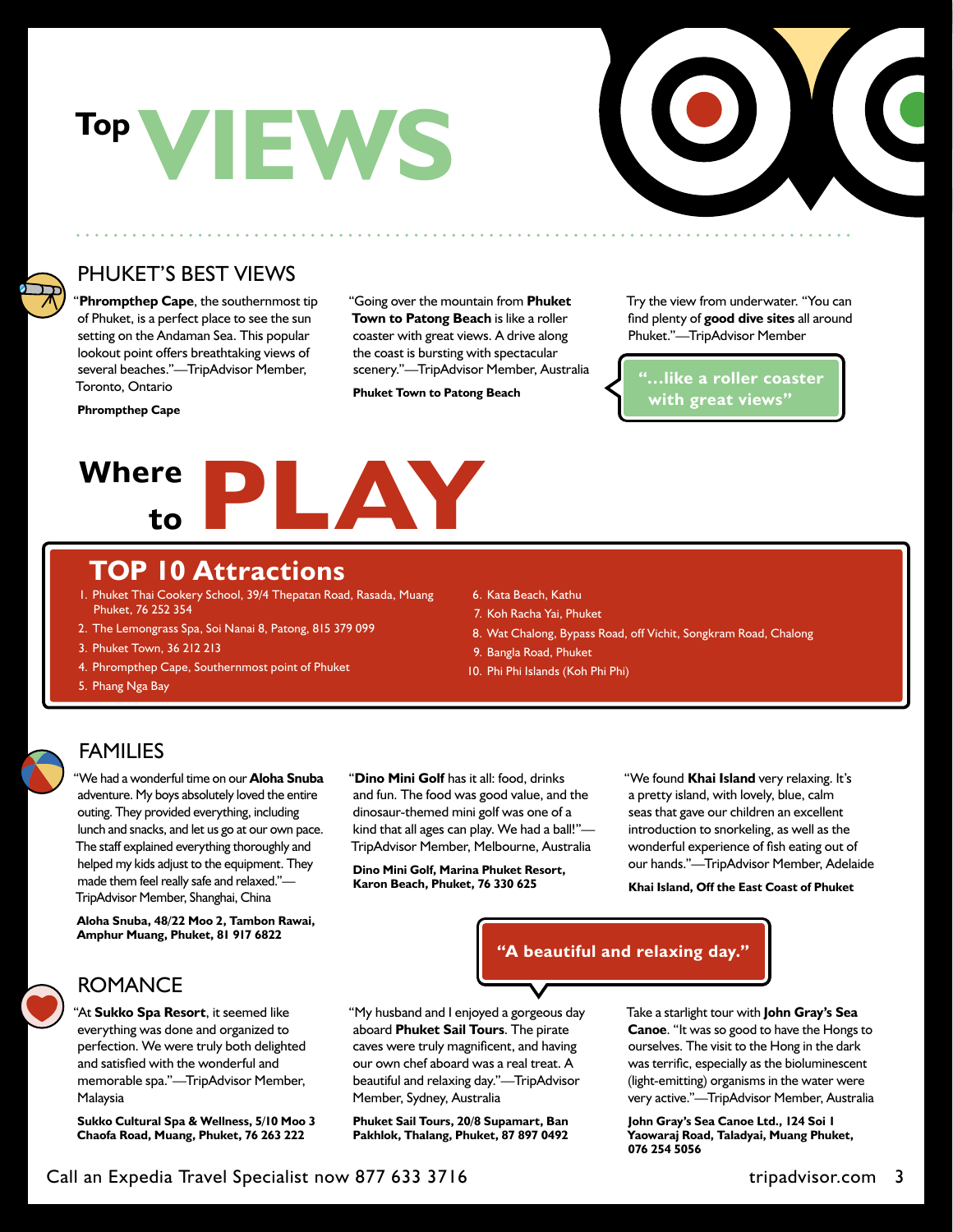# **Where to PLAY**



#### BUDGET

**Wat Chalong** is a beautiful, important Buddhist temple, where many come to be blessed by monks. When you visit, "don't forget to cover your arms."—TripAdvisor Member, Australia

**Wat Chalong, Bypass Road, off Vichit Songkram Road, Chalong**

"You can in fact shop 'til you pop in **Phuket Town**. Love it or hate it, you gotta haggle. Do not be ashamed: Divide the offered price by ten and offer that."—TripAdvisor Member, Phuket

#### **Phuket Town**

**"…unspoiled white sand beaches"**

"The twin islands of **Rok Nok** offer unspoiled white sand beaches and clear blue waters. You can rent a boat to sail around the islands or go diving and snorkeling in the vivid corals."—TripAdvisor Member, Toronto, Ontario

**Ko Rok Nok, South of Phuket**

Get away from the crowds and lounge beside the shallow, calm waters of **Layan Beach**. "We could not believe we were in Phuket on arrival at Layan, it's so quiet and peaceful."—TripAdvisor Member, Harrogate, U.K.

**Layan Beach**



¢

#### ADVENTURE

**Simba Sea Trips** "was probably one of the wildest and finest sea excursions I've had. My wife had a great time learning to snorkel. Overall, we had a really chilled out, fun and exciting time."—TripAdvisor Member, Mumbai, India

**Simba Sea Trips, Royal Phuket Marina, 76 289 044**

on guided tours in inflatable canoes."— TripAdvisor Member **Phang Nga Bay**

"For a colorful adventure you can explore the limestone caverns of **Phang Nga Bay** 

TripAdvisor members have posted more than 8,000,000 traveler photos on the site. The good, the bad and the very candid. It's almost like being there!

#### EDUCATIONAL/HISTORICAL

"**River Rovers** is really a trip into natural, unspoiled Thailand. We sailed into the Mangroves and were given a kayak to explore freely. Then, we headed off to a sea village and were welcomed into one of the homes while the family cooked for us. It really was a once in a lifetime experience."— TripAdvisor Member, Lancaster, U.K.

**River Rovers, 1/16 Moo 9, Soi Ao Chalong Chaofa Road, Phuket, 76 280 420**

Learn to cook Thai food at **Pum's Cooking School**. "I really liked the hands-on approach. It's a very colorful and interesting experience, with a full range of the delicious food you can taste while in Thailand."— TripAdvisor Member, Rome, Italy

**Pum's Restaurant and Cooking School, 204/32 Rajuthit 200 Pi, Patong Beach, Ampur Kathu, 76 346 269**

"The **Butterfly Garden & Insectarium** was full of colorful butterflies. Some were flying around, some would stop near us. It was amazing. We even saw one of them lay her eggs."—TripAdvisor Member, Oxford, U.K.

**Butterfly Garden & Insectarium, 71/6 Samkong, Phuket Town, 76 210 861**





#### RELAXATION

"If you like your beach quiet, **Kata Beach** is the place to go."— TripAdvisor Member, New Zealand

**Kata Beach**

"**Racha Island** is an idyllic place to relax. This is also a fantastic place for snorkeling!"— TripAdvisor Member, Birmingham, England

**Racha Island**

"If you are into golf, get a round in at the **Blue Canyon Country Club**. One of the best courses I have been to."— TripAdvisor Member, Singapore

**Blue Canyon Country Club, 165, Moo 1, Thepkasattri Road, Thalang, 76 328 088**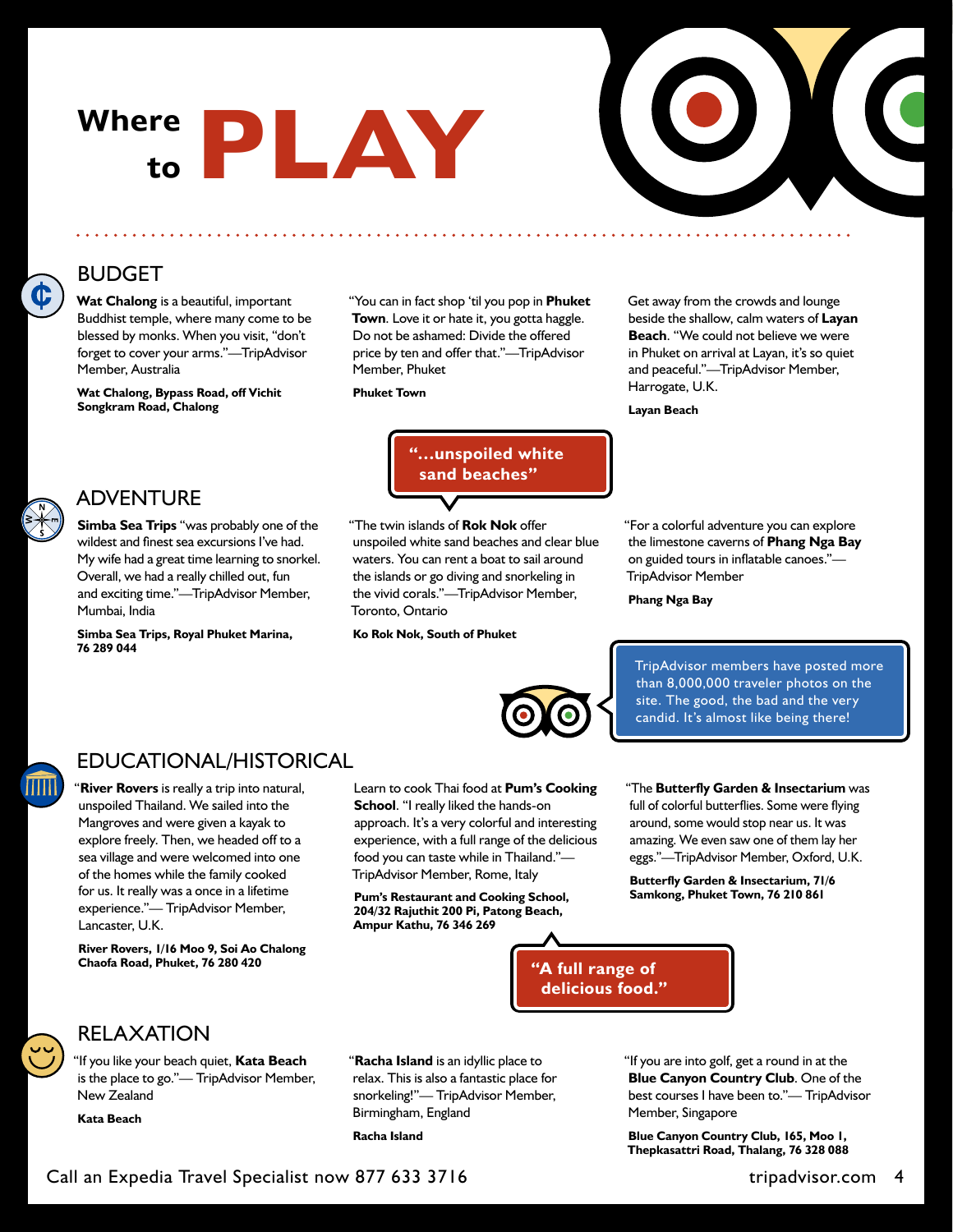### **What's theTOUR**



#### **How to Get Around**

"**Motor bikes** are available for rent all over the island, a good option for extensive exploring. Make sure to inspect the bike for pre-existing damage before renting it. Remember: Driving is on the left hand side of the road throughout Thailand."— TripAdvisor Member

"Riding on the back of a **motorbike taxi** is the most inexpensive of the transportation options, but is not always comfortable. Make sure to request a helmet before ever getting on a motorbike."—TripAdvisor Member

"**Tuk Tuks** (three wheeled, open aired taxis), **taxis**, **buses** and **car rentals** are readily available and fairly inexpensive, with car rentals costing the most. **Long tailed boats** are the most common form of local water transportation."—TripAdvisor Member



Call an Expedia Travel Specialist now 877 633 3716 tripadvisor.com 5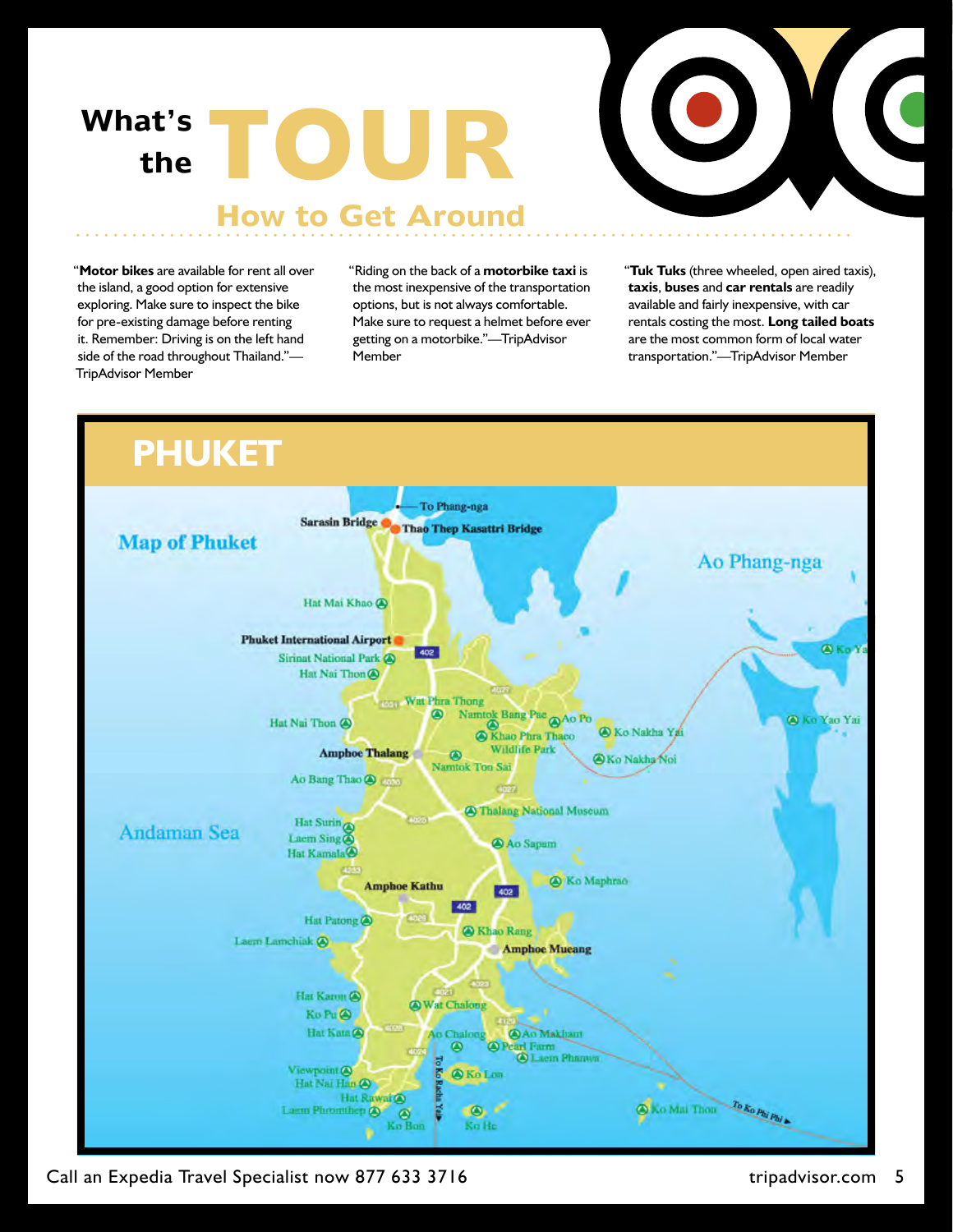### **WHERE to eat**



#### FAMILIES

"**Lucky Tom's** is a little gem with a great family feel. The seafood thai curries (Mussaman, yellow curry and chill) were very tasty. I highly recommend getting 3-4 dishes and sharing just so you can sample more!"—TripAdvisor Member, Brisbane, Australia

**Lucky Tom's, 67 Taina Road, Kata, 66 856 880**

"**The Karon Cafe** is a great place for some of the best steaks in town. Also a nice salad bar, with chef Eric's homemade soups and breads. I've been eating at the Karon Cafe regularly since we came here 10 years ago."—TripAdvisor Member, Phuket

**The Karon Cafe, 33/76 Patak Road, Moo 1, Karon Beach, 76 396 217**

**"…the best steaks in town."**

"**Nicky's Handlebar** is just divine. The curries are spot on, and the filet steak was the best steak I've ever eaten. My eightyear-old son fell in love with the place!"— TripAdvisor Member, Adelaide, Australia

**Nicky's Handlebar, 41 Rat-U-Thit, 200 Year Road, Patong**

Want more information on Phuket? TripAdvisor.com offers free weekly e-mail updates filled with new deals, reviews and articles for Phuket or any other destination you choose.



#### ROMANCE

Take your true love to **3rd Street Café Restaurant** for a hip scene with nice music, a friendly staff and authentic Thai food. "It's very nice and quite modern."—TripAdvisor Member

**3rd Street Café Restaurant, 100/3-4 Kata Road, Karon Muang , 76 284 510**

**SILK** has "casual, candle-lit dining overlooking the ocean and an extensive menu of Thai specialties and western options. Try the tropical cocktails, served in hollowed out coconuts."—TripAdvisor Member, Hong Kong

**SILK Restaurant & Bar, 15 Moo 6, Kamala Beach, Kathu, 76 338 777**

"**Joe's Downstairs** is a wonderful, fun place for spectacular ocean views, drinks, tapas or a fabulous meal. We were there for sunset drinks and then dinner. FANTASTIC!"— TripAdvisor Member, Phuket

**Joe's Downstairs, 223/3 Prabaramee Road, Phuket, 76 344 254**





C

#### BUDGET

"The best restaurant in Phuket is **Natural Restaurant.** They have a large selection of very good food at cheap prices and very nice waiters."—TripAdvisor Member, Norway

**Natural Restaurant, 62/5 Soi Phutorn, Bangkok Road, A. Muang, 76 224 287**

For "good, affordable Japanese food with no frills," try the **Fuji Japanese Restaurant**. "Good, quality wasabi, and the sashimi is fresh."—TripAdvisor Member, Thailand

**Fuji Japanese Restaurant, 3rd Floor Central Festival Phuket, 74-75 Wichitsongkran Road, Amphur Muang, Phuket, 76 249 861-2**

"I am a food writer and editor, so am very into food! I'd highly recommend the street food at the **night markets** in Phuket Town."—TripAdvisor Member, London, England

**Night Markets, Phuket Town**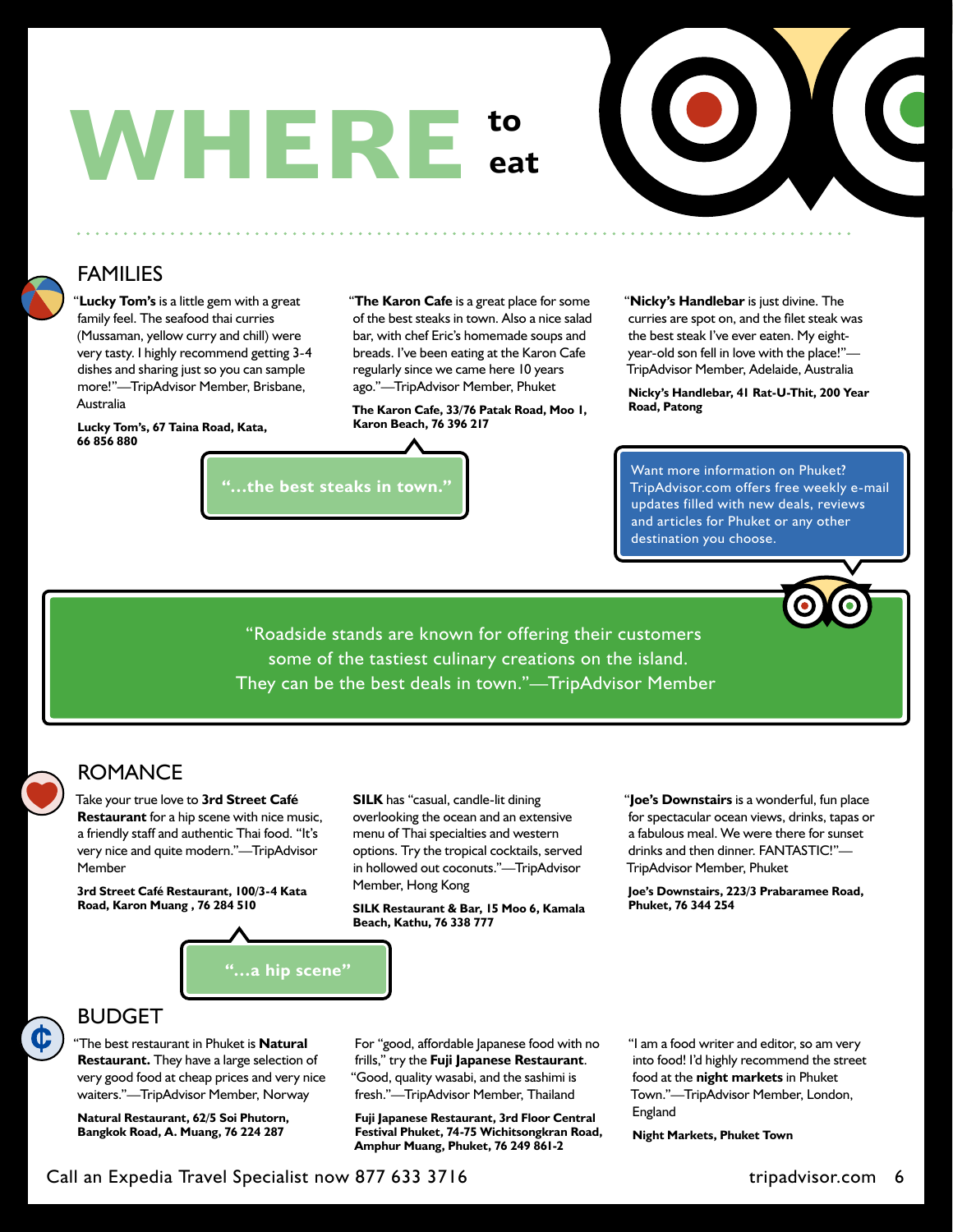### **WHERE to eat**



#### HEALTH-CONSCIOUS

**Bon Island Restaurant** is "a fantastic beachside restaurant. The owner goes to huge efforts to make all her visitors feel extremely welcome. And the food! What a great menu. Fresh fish straight out of the sea caught daily and prepared in whatever way you prefer. We can't recommend it highly enough!"—TripAdvisor Member, Phuket

**Bon Island Restaurant, Rawai, Amphoe Muang, 81 892 1156**

"The quality of food at **Sea Hag** is amazing. They do only Thai and do it well. You can see that the ingredients are all fresh. This is definitely our new favorite restaurant in Patong."—TripAdvisor Member, Brisbane, Australia

**Sea Hag, 78/5 Permpong Soi III, Soi Wattana Clinic Road, Patong Beach, Patong, Phuket, 76 341 111**

Vegetarians can find myriad options at an Indian restaurant. "If you like Indian food, try **Baluchi**. It is really good."—TripAdvisor Member, Perth, Australia

**Baluchi, Horizon Beach Resort, 64/39 Thaweewong Road, Soi Kep Sap, Patong, 76 292 526**

#### HIDDEN GEMS

"**C @ Nai Yang** is the most distinctive restaurant in Thailand. The unusual layout consists of jazz paintings and instruments on the walls, odd and mismatched furniture and little personal touches at each table. The menu itself is small, but you will not be disappointed. A magical dining experience."—TripAdvisor Member, Blackrock, Ireland

**C @ Nai Yang, Nai Yang Beach Road, Nai Yang**

"**Tik** should be packed every night! Fabulous beachfront position, rustic decor, friendly staff and delicious, inexpensive food. The massaman curry, the Thai style noodles with shrimps, the kale in oyster sauce. I could go on and on!"—TripAdvisor Member, Sheffield, U.K.

**Tik, Bang Tao Beach**

"**Sawasdee** is excellent—very authentic, but not too spicy. We all enjoyed their spring rolls, green chicken curry, massaman curry, noodles, rice, etc."—TripAdvisor Member, London

**Sawasdee, Patak Road, Kata Beach, 76 330 979**

#### SPECIAL EVENTS

Experience the beauty of Thai tradition during **Loi Krathong**, a festival of "colorful water" held during the November full moon and celebrated throughout the entire country. (November 10 – 11)

**Loi Krathong, various venues, http://www.loikrathong.net, 022 505 500 (Tourist Info line)**

Soccer fans should check out the **Phuket International Soccer 7s**, one of the largest invitational tournaments in Asia. (November  $26 - 27$ ) **Phuket International Soccer 7s, Various venues, http://www.thai7s.com**

The **Laguna Phuket Triathlon**, hosted by the Sheraton Grande Laguna Phuket Resort, is an internationally recognized event that attracts top athletes and local enthusiasts alike. The triathlon also includes a children's course for ages eight to 17. (November 27)

**Laguna Phuket Triathlon, Sheraton Grande Laguna Phuket, http://www.lagunaphukettriathlon.com**



Enjoy the most popular sailing event in Asia during the **Phuket King's Cup Regatta**. Yachts from all over the world participate in the weeklong event held in the waters of the Andaman Sea. (December 3 – 10)

**Phuket King's Cup Regatta, Kata Beach Resort, 76 273 380, http://www.kingscup.com**

Colorful street parades, sporting events and stage shows are just some of what you will experience at the **Patong Carnival**, an annual celebration that marks the beginning of the tourist season in Phuket. (mid-December)

**Patong Carnival, Patong, 022 505 500 (Tourist Info line)**

Rock out to the blues at the **Phuket International Blues Rock Festival**, a two-day event that features both local and internationally known musicians. (February 23 – 26)

**Phuket International Blues Rock Festival 2011, Hilton Arcadia, 86 682 2639, http://www.phuketbluesfestival.com**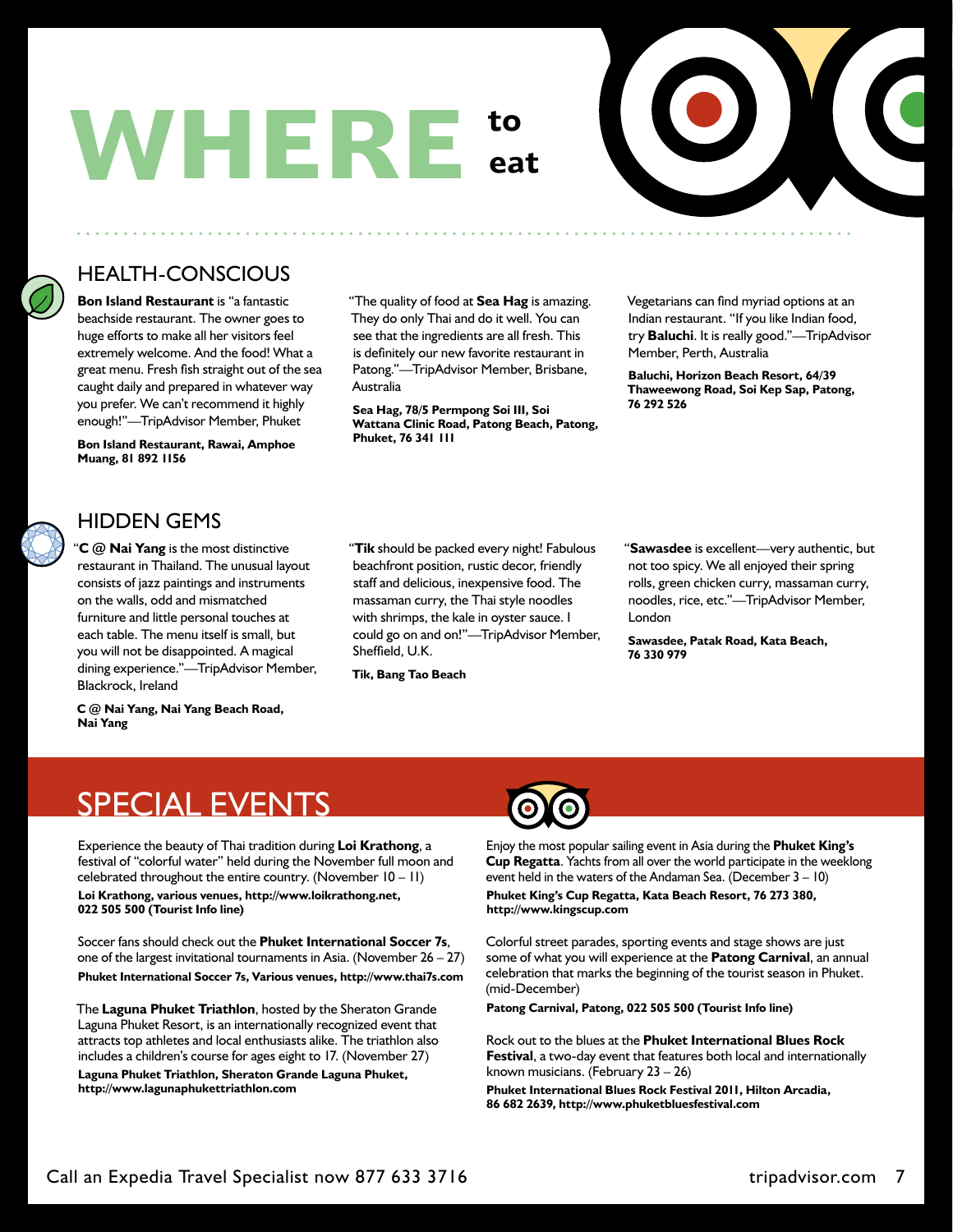### Where **STAY to**

**"Your search is over."**



#### FAMILIES

'If you're looking for a one-of-a-kind location and HUGE pools and ramps available all over, then your search is over." **Le Meridien Phuket Beach Resort** is "Phuket's best resort for families with small children, and for anyone else, for that matter."— TripAdvisor Member, Stockholm, Sweden

**Le Meridien Phuket Beach Resort, 29 Soi Karon Nui, Tambon Karon, Amphur Muang, 76 340 480**

The **Holiday Inn** is "a peaceful hotel right on Patong beach. So if you want animation, just step outside the hotel front gates! If you want peace, just lounge around at the pool. Super family holiday. 5-star, for sure!"— TripAdvisor Member, Paris, France

**Holiday Inn Resort Phuket, 52 Thaweewong Road, Patong Beach, 76 340 608**

#### "The **Katathani Phuket Beach Resort** was

just fantastic! My wife had a great treatment at the spa, and my son loved the frog racing. We stayed in a junior suite on the ground floor, which was great for accessing the pool and beach."—TripAdvisor Member

**Katathani Phuket Beach Resort, 14 Kata Noi Road, Kata Beach, Kata, 76 330 124**

Have questions about Phuket? Get insider advice from local experts in our forums. The majority of questions are answered within 24 hours.

#### ROMANCE

**Indigo Pearl** is "a pearl of a place and a real sanctuary—romantic, revitalizing, refreshing and relaxing. Soak up the ambiance and relax. It is a rejuvenating place!!"— TripAdvisor Member, Dubai, U.A.E.

**Indigo Pearl, Nai Yang Beach and National Park, 76 327 006**

#### BUDGET

"The service was the BEST. The meals were absolutely delicious; the spa is not to be missed. But the selling point for **Amari Coral Beach Resort** must be the ocean views from EVERY hotel room. This is paradise at an affordable price."— TripAdvisor Member, San Francisco, Calif.

**Amari Coral Beach Resort, 2 Meun-Ngern Road, Patong Beach, 76 340 106**



#### LUXURY

"The design of **Twinpalms** is fabulous—we never ceased to admire the gardens and our hotel room. The service is excellent, and the staff cater to your every need. Very friendly. The private beach is by far the best on Surin Beach."—TripAdvisor Member, Paris, France

**Twinpalms Resort, 106/46 Moo 3, Surin Beach Road, Cherngtalay, 76 316 500**

"From the moment we arrived at **The Sarojin**, we had a sense that we'd been welcomed into something special, something beyond the normal resort and yet something inviting, comforting and welcoming. It was truly like having good friends excited to see us visiting their home. A very nice and sprawling, luxurious home."—TripAdvisor Member, Singapore

#### **The Sarojin, 60 Moo 2, Kukkak, Takuapa, Phang Nga, 76 427 900**

"If you're looking for a nice, quiet place to stay, you found it." **Pacific Club Resort** "is a small hotel where the staff gives you a feeling of being at home, the feeling of being on a honeymoon each day. Heaven on Earth."—TripAdvisor Member, Germany

**Pacific Club Resort, 16 Soi 24 Patak Road, Karon Beach, 76 398 350**



**Ayara Hilltops** "was so lovely that it was hard to leave. The reasons are many: the staff, the suite, the beautiful view, the garden and the surroundings, the breakfast and the beaches close by. We have never experienced such incredible service before."—TripAdvisor Member, Norway

**Ayara Hilltops Resort, 125 Moo 3 Srisoonthorn Road, Tambol Cherngtalay, 76 271 271**

#### **The Royal Phuket Yacht Club** "is

an absolutely beautiful hotel in perfect surroundings. All picture-perfect views and a terrace overlooking the bay and beach—it could not have been more romantic."— TripAdvisor Member, Shijiazhuang, China

**The Royal Phuket Yacht Club, 23/3 Vises Road, Naiharn Beach, 76 380 200**

"Sitting on out our balcony watching the sunset over Kata Beach was one of the best experiences we had. If you're looking for a relaxed place with a private atmosphere, a few minutes' walk from the beaches and the main tourist action, **Boomerang Village** is an excellent choice."—TripAdvisor Member, Munich, Germany

**Boomerang Village Cottages, 9/11-13 soi 10 Patak Road, Kata, 76 284 480**

Waking up at the **Banyan Tree** "is a real show opening for you: the sun, the water and the vegetation. You feel like a prince, you are struck by such beauty."— TripAdvisor Member, Paris, France

**Banyan Tree Phuket, 33 Moo 4, Srisoonthorn Road, Cherngtalay, Amphur Talang, 76 324 374**